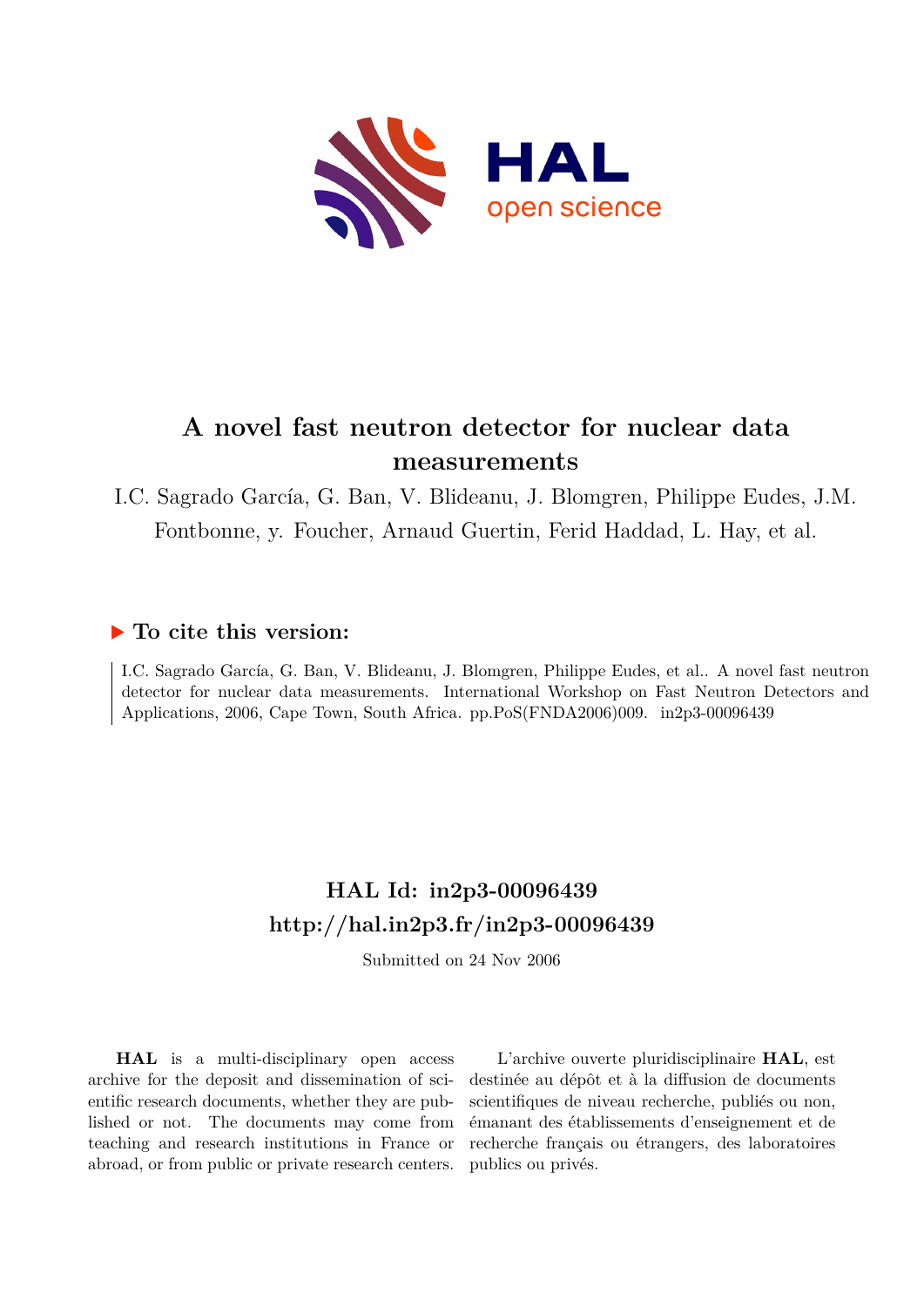# **A Novel Fast Neutron Detector for Nuclear Data Measurements**

**l. Sagrado Garcia<sup>1</sup>, G. Ban<sup>1</sup>\*, V. Blideanu<sup>1</sup>, J. Blomgren<sup>2</sup>, P. Eudes<sup>4</sup>, J.M.** Fontbonne<sup>1</sup>, Y. Foucher<sup>4</sup>, A. Guertin<sup>4</sup>, F. Hadad<sup>4</sup>, L. Hay<sup>1</sup>, A. Hildebrand<sup>2</sup>, G. Iltis<sup>1</sup>, C. Le Brun<sup>3</sup>, F.R. Lecolley1, J.F. Lecolley<sup>1</sup>, J.L. Lecouey<sup>1</sup>, T. Lefort<sup>1</sup>, N. Marie<sup>1</sup>, N. **Olsson<sup>2</sup> , S. Pomp2 , M. Österlund2 , A. Prokofiev5 , J-C Steckmeyer<sup>1</sup>**

*1 Laboratoire de Physique Corpusculaire, IN2P3/CNRS, ENSICAEN, UCBN, 14050 Caen Cedex 04, France 2Department of neutron research, Uppsala University, Box 535, S-75120 Uppsala Sweden 3 Laboratoire de Physique Subatomique et de Cosmologie, IN2P3/CNRS, UJF, INPG, 38026 Grenoble Cedex, France 4 – SUBATECH, 44070 Nantes Cedex 03, France 5 The Svedberg Laboratory, Uppsala University, Box 533, S-75121 Uppsala, Sweden E-mail:* ban@lpccaen.in2p3.fr

Accelerator driven system will use a heavy element target such as lead. Many calculations are available to simulate high-energy spallation neutron induced reactions, but little data are available for comparison with the simulations.

In order to constrain the simulation tools we have measured  $(n,Xn)$  double differential cross section on different targets at The Svedberg Laboratory, Uppsala, Sweden. For neutron energy above 40 MeV, we have developed a novel detector, CLODIA, based on proton recoil and drift chambers to determine neutron energy. CLODIA (Chamber for LOcalization with DrIft and Amplification) is able to track recoil protons with energy up to 90 MeV with spatial resolution of about one millimeter and a detection efficiency of 99% for each drift chamber. Using CLODIA coupled wit\* h the SCANDAL set-up, we have been able to measure double differential (n,Xn) cross section on lead and iron for incident neutron energy in the 40-95 MeV energy region.

*International Workshop on Fast Neutron Detectors University of Cape Town, South Africa April 3 – 6, 2006* 

Copyright owned by the author(s) under the terms of the Creative Commons Attribution-NonCommercial-ShareAlike Licence. http://pos.sissa.it

 <sup>\*</sup> Speaker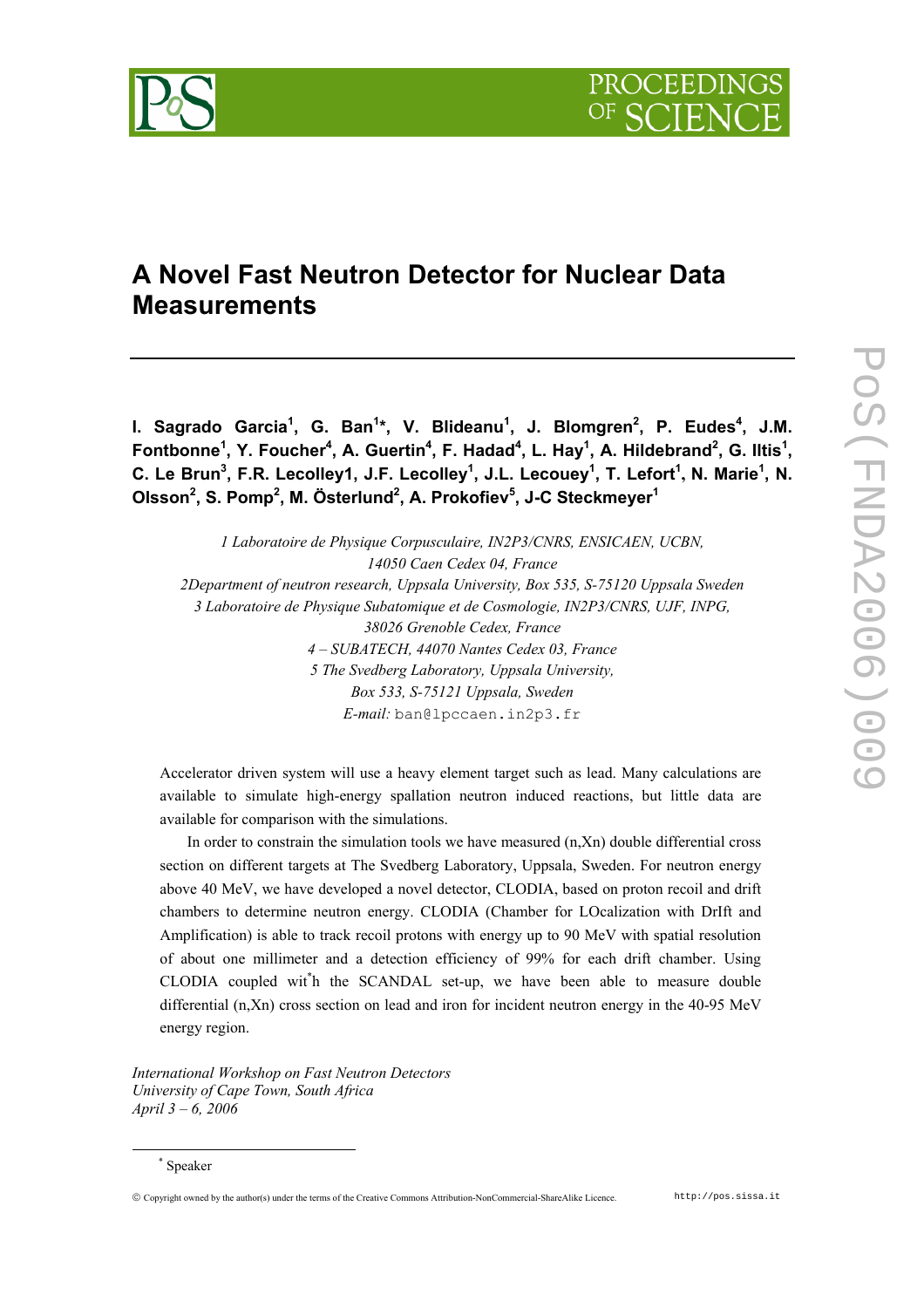#### **1. Introduction**

Future accelerator-driven system (ADS) will couple an intense high-energy proton beam  $(\sim)$  GeV, a few mA) with a spallation target made of heavy element and a subcritical reactor core. The proton beam that is incident on the ADS target will create a large number of secondary particles, mainly neutrons, protons and other light charged particles, with energies covering the full range up to the GeV region. Although a large majority of the neutrons will be below 20 MeV, for safety reasons, as well as for code validation, the relatively small fraction at higher energies still has to be characterized.

 Above 200 MeV and under 20 MeV, the nuclear data are well documented [1], but in between (20-200 MeV), the lack of data makes ADS simulations less reliable. For inelastic (n,Xn) cross section in the 20-200 MeV incident neutron energy region, very few measurements are available [2]. In order to obtain accurate data on (n,Xn) reactions, we have measured double differential cross section on different target and at different angles. We have been able to measure inelastic double differential  $(n, Xn)$  cross section  $(E, \Omega)$  on lead and iron for incident neutron energy of 96 MeV. This measurement was made possible by the development of a new detector named CLODIA, Chamber for LOcalization with DrIft and Amplification. This detector tracks the proton emitted after an  $H(n,p)$  reaction in a polyethylene (CH<sub>2</sub>) converter.

## **2. Detector system**

#### **2.1. Detector requirements**

 In order to define the incident energy of a neutron that causes the inelastic (n, Xn) reaction, we detect a recoil proton produced in a hydrogenated converter. The proton energy and scattering angle allow us to calculate the initial neutron energy. The detector system has to be able to measure the proton trajectory and energy. Due to the naturally low flux of fast neutron beams ( $\sim$  4-5\*10<sup>5</sup> n/cm<sup>2</sup>/s) [3], the detector has to have high neutron to proton conversion efficiency. The detector has to have a good spatial (angular) resolution and high efficiency for recoil protons. It has to be able to reject charged particles besides of the recoil protons.

#### **2.2. CLODIA**

CLODIA is composed of eight  $10x10$  cm<sup>2</sup> detection modules stacked along the Z-axis, which coincides with the direction of a neutron scattered from the target. Seven converters are placed between modules in order to get neutron to proton conversion. Six of the converters are made of polyethylene  $(CH<sub>2</sub>)$ , and one is made of carbon, in order to subtract the carbon contribution in the inelastic part of the spectra. The thickness is 4 mm for the polyethylene converters and 2 mm for the carbon converter, in order to have equivalent energy losses. Each of the detection modules is an X-Y sensitive gas detector. The proton trajectory is reconstructed using  $(X, Y)$  position from each detector. Two different approaches are used to get the  $(X, Y)$ position. One is drift time, and the other one is resistive division.

The detection module is made of two Mylar foils,  $2.5 \mu m$  thick. The gap between the foils is  $6.5$  mm. On each foil, 200 aluminum strips, each 150 nm thick and 880  $\mu$ m wide, are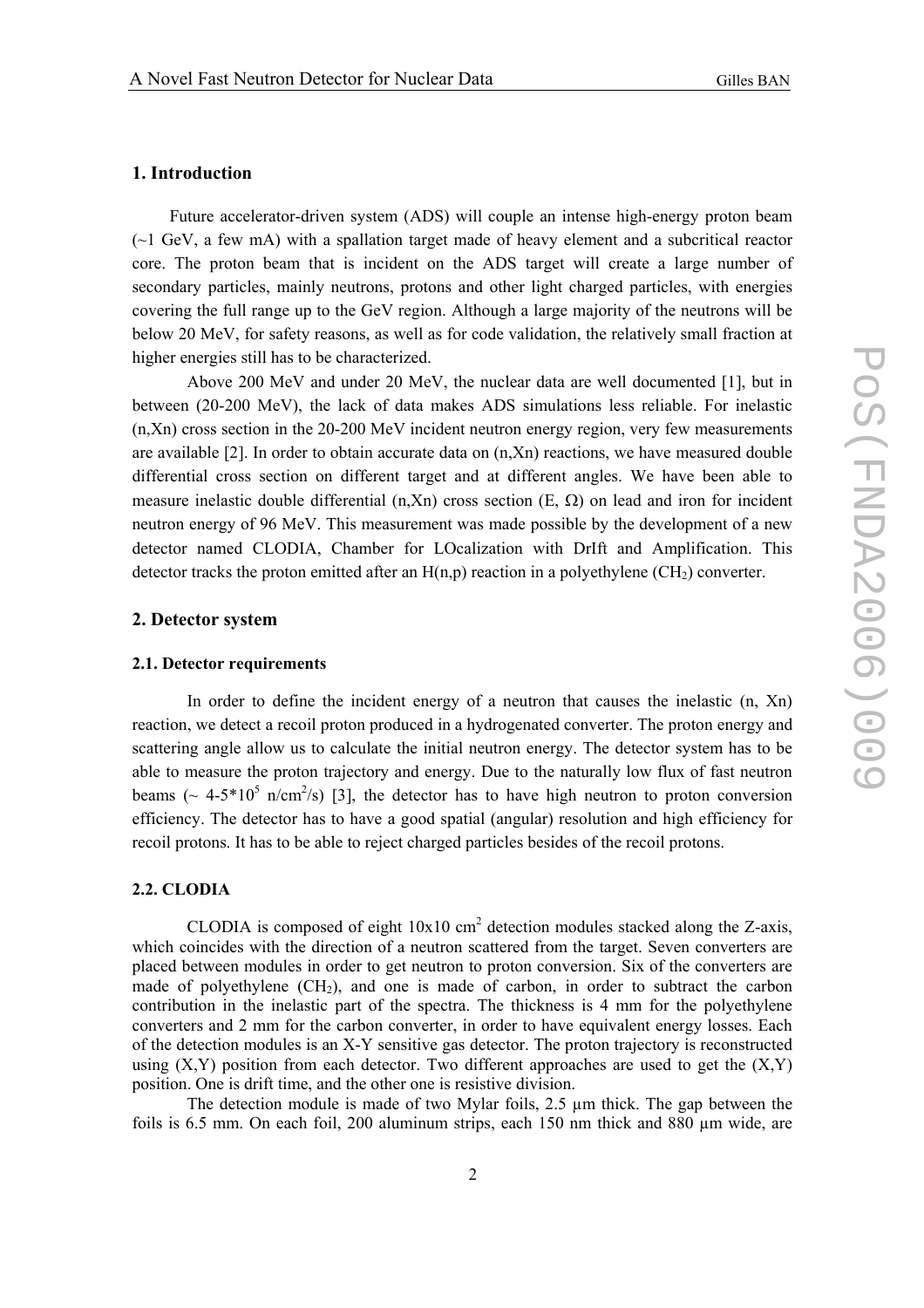evaporated along the Y axis (Figure 1). The strips produce an electric drift field along the X axis. Voltage difference from one side to the other is about 4500 V. We have chosen to use thin strips instead of wires, so that the protons "see" more homogeneous media along their travel. The charge is collected on a set of Ni wires, 50 um, at the positive voltage side. The drift time is obtained by the (delayed) charge arrival, and a start is given by an external plastic scintillator located after the CLODIA detector (see Section 3).



Figure 1. Detail of a CLODIA chamber on the left strips (vertical) for drift field and X localization, Strips (Horizontal) and CMS resistors for Y localization, the wire is seen near the middle of the picture



Figure 2. Overall view of CLODIA. Neutron comes from the left. Each module is viewed from the side and is set vertically. The tubes are gas distributor, and the white wires are HV distribution. The converters are not on the picture.

 The potential along the electron path is between -3000 V (the first strip) to 2000 V (anode). For Y localization, charge division is used. Around the anode, set at 2000 V, an avalanche takes place. This point has been one of the most critical for CLODIA tuning. High voltage gives a large avalanche, but sparking is also favored by high voltage. A dedicated, very low noise preamplifier, located near the anode, have been developed in order to lower as much as possible the voltage used for the avalanche. From the start of development to the detector we actually use for measurement, the voltage has been lowered from 2000 V to 1500 V. Near the anode, another set of 200 strips parallel to the X axis are evaporated, each of these strips are connected to the next one with a resistor. The charge division obtained with the resistive network gives the Y position. P10 gas (Ar 90%, CH $_4$  10%) at 1 atm is flowing in each chamber.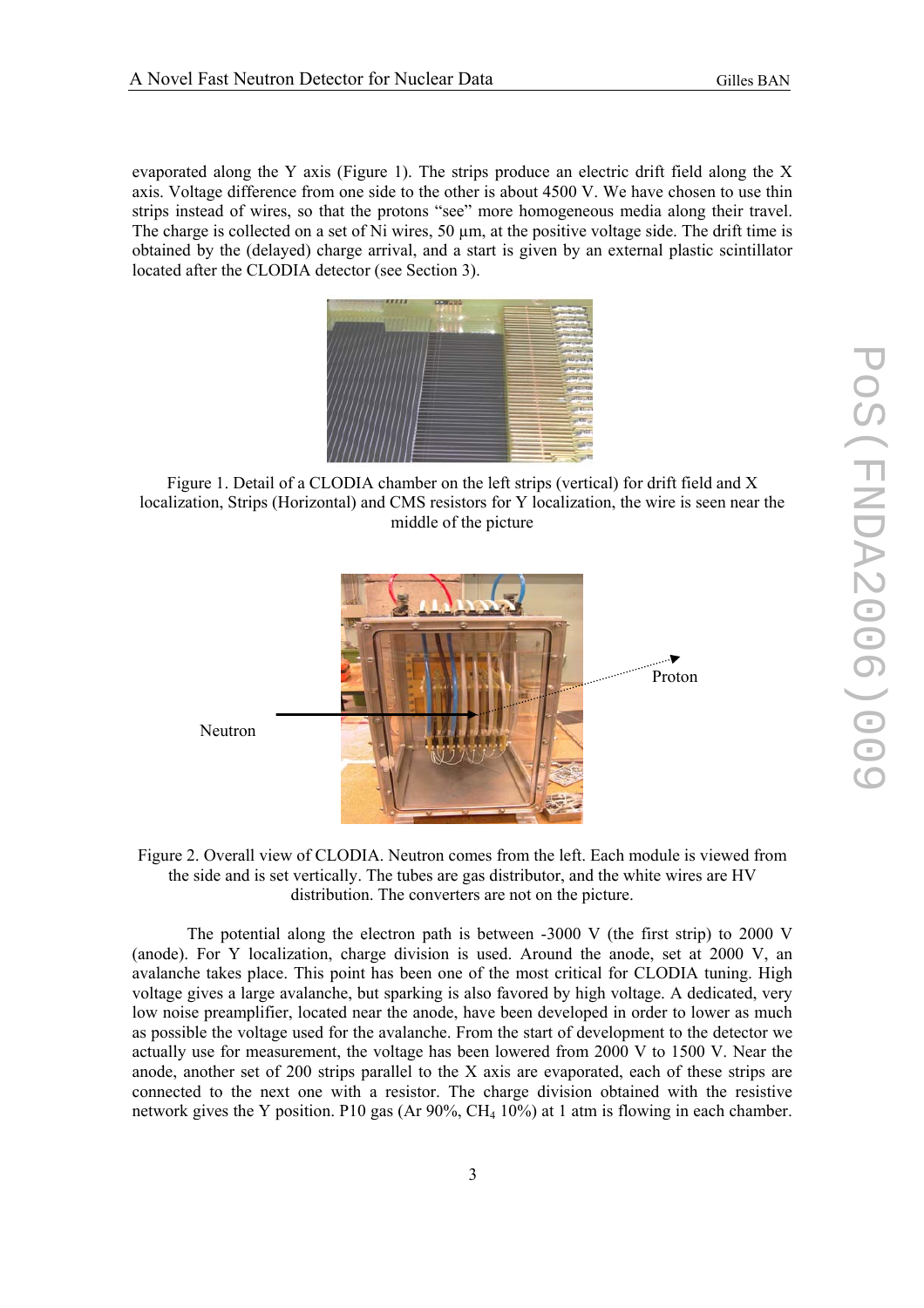All chambers are placed in an aluminum box (Figure 2) with Mylar windows for particle entrance and exit and for detector maintenance.

#### **2.3 CLODIA performance**

For commissioning of CLODIA, we used a  ${}^{55}Fe$  X-ray source. 5.4-keV X-rays produce the same amount of charge as 50-MeV protons, so that we could experimentally simulate the signal produced by such protons. It is crucial to have good spatial resolution in order to track the recoil protons. We have measured the chambers' spatial resolution. The results give standard deviations  $\sigma_x = 0.3$  mm and  $\sigma_y = 0.7$  mm along X and Y axes. Since we used at least three chambers, the proton diffusion angle is known with resolution that is sufficient for (n, Xn) measurement.

 The CLODIA chamber is very sensitive to charged particles, and its efficiency for protons has been estimated as 99%. Thus, the first detector can be used as a veto for charged particles coming from the target.



Figure 4. CLODIA efficiency versus incident neutron energy.

The detection principle of CLODIA is based on the elastic  $H(n,p)$  reaction. This reaction has a small cross section value  $(\sim]30 \text{ mb}$ , and it was not possible to study it experimentally because of beam time limitations. Nevertheless, this reaction is well known, and simulation codes can be used to calculate the efficiency for the different planes of CLODIA. Figure 4 shows the efficiency of the first plane of CLODIA obtained using the GEANT3 code [4].

### **3 Measurements**

#### **3.1. Set-up**

Inelastic (n,Xn) measurements were performed at The Svedberg Laboratory (TSL), where a 96 MeV neutron beam is available. The schematic setup is shown on Figure 5. CLODIA is coupled with the SCANDAL device. The veto for charged particle rejection is obtained from a plastic scintillator, used jointly with the first CLODIA chamber.

The SCANDAL set-up [5] consists of a first trigger, two large wire chambers; and a second trigger followed by an array of CsI detectors. The coincidence between the two triggers gives the start for CLODIA acquisition. SCANDAL gives two additional points of the proton trajectory, and the recoil proton energy. The typical distance between the veto detector and the target is 1.40 m. The solid angle is about 0.00262 sr. Due to all traversed materials, the proton energy measurement threshold in the CsI detectors is 40 MeV.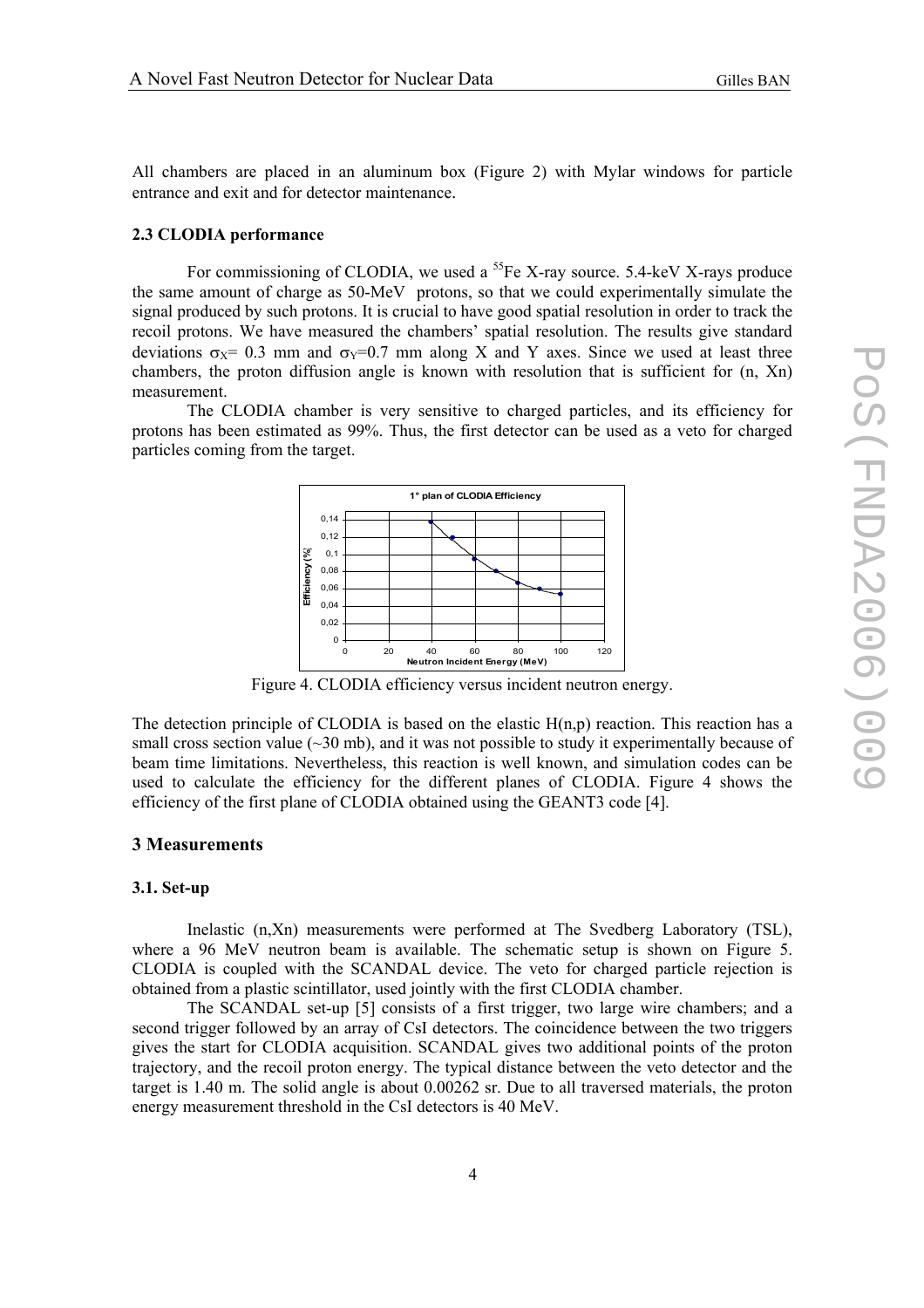

Figure 5. Experimental setup for (n,Xn) measurement at TSL

## **3.2 Results**

Using CLODIA set up at TSL, two different experiments have been performed.



Figure 6 Double differential cross section obtained at different angles on lead and iron targets. Due the low resolution in energy, the energy goes beyond the beam energy.

The first one was a feasibility test. During this test, we have measured the  $(n,Xn)$  cross section at 15° for a lead target. After obtaining the first satisfactory results, we have performed